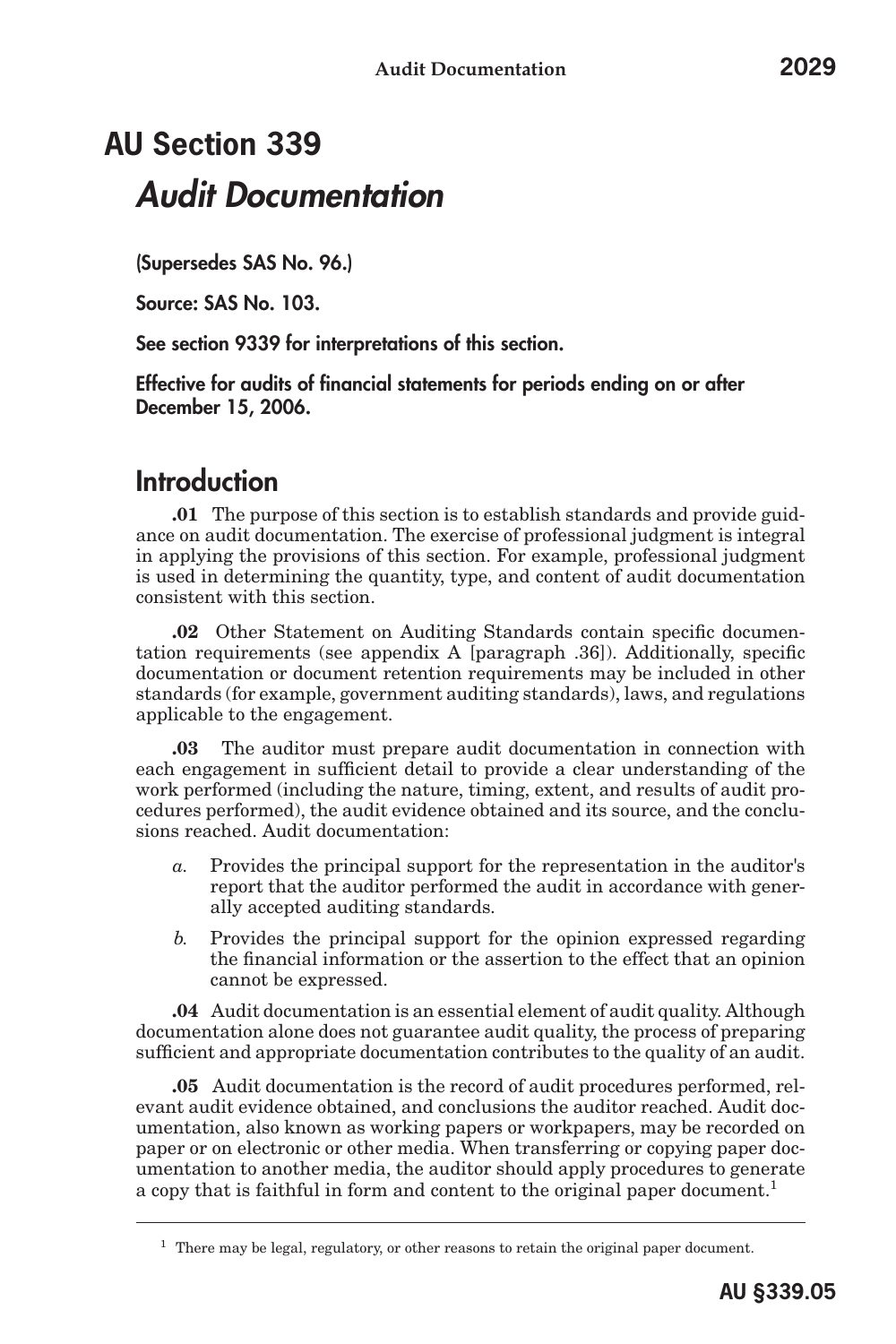**.06** Audit documentation includes, for example, audit programs,<sup>2</sup> analyses, issues memoranda, summaries of significant findings or issues, letters of confirmation and representation, checklists, abstracts or copies of important documents, correspondence (including e-mail) concerning significant findings or issues, and schedules of the work the auditor performed. Abstracts or copies of the entity's records (for example, significant and specific contracts and agreements) should be included as part of the audit documentation if they are needed to enable an experienced auditor to understand the work performed and conclusions reached. The audit documentation for a specific engagement is assembled in an audit file.<sup>3</sup>

**.07** The auditor need not retain in audit documentation superseded drafts of working papers or financial statements, notes that reflect incomplete or preliminary thinking, previous copies of documents corrected for typographical or other errors, and duplicates of documents.

**.08** In addition to the objectives set out in paragraph .03, audit documentation serves a number of other purposes, including:

- Assisting the audit team to plan and perform the audit;
- Assisting auditors who are new to an engagement and review the prior year's documentation to understand the work performed as an aid in planning and performing the current engagement;
- Assisting members of the audit team responsible for supervision to direct and supervise the audit work, and to review the quality of work performed;
- Demonstrating the accountability of the audit team for its work by documenting the procedures performed, the audit evidence examined, and the conclusions reached;
- Retaining a record of matters of continuing significance to future audits of the same entity;
- Assisting quality control reviewers (for example, internal inspectors) who review documentation to understand how the engagement team reached significant conclusions and whether there is adequate evidential support for those conclusions;
- Enabling an experienced auditor to conduct inspections or peer reviews in accordance with applicable legal, regulatory, or other requirements; and
- Assisting a successor auditor who reviews a predecessor auditor's audit documentation.

**.09** For the purposes of this section, *experienced auditor* means an individual (whether internal or external to the firm) who possesses the competencies and skills that would have enabled him or her to perform the audit. These competencies and skills include an understanding of (*a*) audit processes, (*b*) the SASs and applicable legal and regulatory requirements, (*c*) the business environment in which the entity operates, and (*d*) auditing and financial reporting issues relevant to the entity's industry.

<sup>2</sup> See paragraph .05 of section 311, *Planning and Supervision*, as amended, for guidance regarding preparation of audit programs.

<sup>3</sup> The audit documentation contained within the audit file may consist of cross-references to documentation for audit engagements with related entities. For example, the documentation for an audit of the financial statements of an employee benefit plan may consist partly of cross-references to the documentation of dual-purpose payroll-related tests performed in connection with the audit of the financial statements of the plan's sponsor.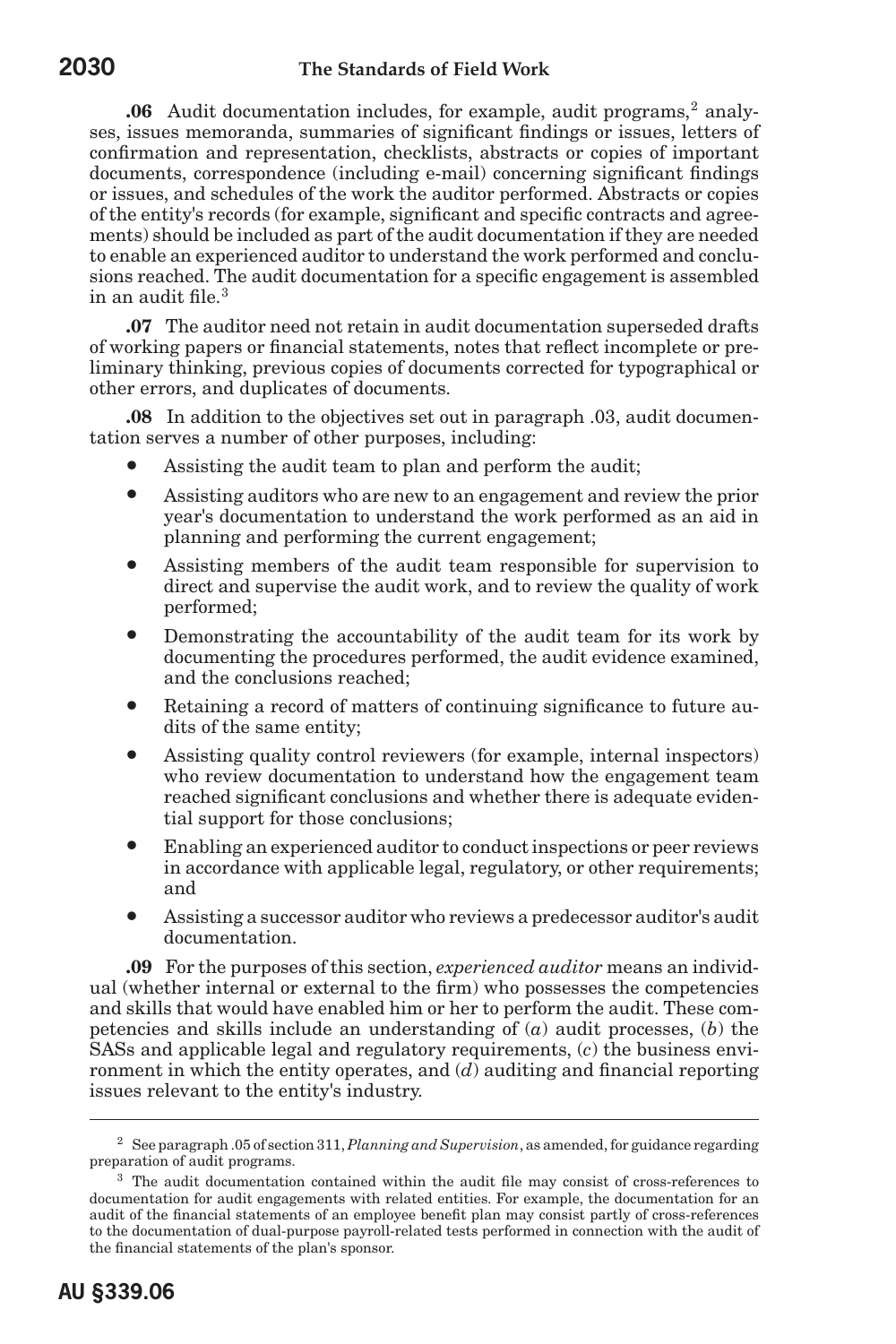### Form, Content, and Extent of Audit Documentation

**.10** The auditor should prepare audit documentation that enables an experienced auditor, having no previous connection to the audit, to understand:

- *a.* The nature, timing, and extent of auditing procedures performed to comply with SASs and applicable legal and regulatory requirements;
- *b.* The results of the audit procedures performed and the audit evidence obtained;
- *c.* The conclusions reached on significant matters; and
- *d.* That the accounting records agree or reconcile with the audited financial statements or other audited information.

**.11** The form, content, and extent of audit documentation depend on the circumstances of the engagement and the audit methodology and tools used. Oral explanations on their own do not represent sufficient support for the work the auditor performed or conclusions the auditor reached but may be used by the auditor to clarify or explain information contained in the audit documentation. It is, however, neither necessary nor practicable to document every matter the auditor considers during the audit.

**.12** In determining the form, content, and extent of audit documentation, the auditor should consider the following factors:

- The nature of the auditing procedures to be performed;
- The identified risk of material misstatement associated with the assertion, or account or class of transactions, including related disclosures;
- The extent of judgment involved in performing the work and evaluating the results;
- The significance of the audit evidence obtained to the assertion being tested;
- The nature and extent of exceptions identified; and
- The need to document a conclusion or the basis for a conclusion not readily determinable from the documentation of the work performed or evidence obtained.

**.13** Certain matters, such as auditor independence and staff training, that are not engagement specific, may be documented either centrally within a firm or in the audit documentation for an audit engagement. Documentation of matters specific to a particular engagement should be included in the audit file for the specific engagement.

#### Significant Findings or Issues

**.14** The auditor should document significant findings or issues, actions taken to address them (including any additional evidence obtained), and the basis for the final conclusions reached. Judging the significance of a finding or issue requires an objective analysis of the facts and circumstances. Significant findings or issues include, but are not limited to, the following:

*a.* Significant matters involving the selection, application, and consistency of accounting principles with regard to the financial statements, including related disclosures. Such matters include, but are not limited to (*1*) accounting for complex or unusual transactions or (*2*) accounting estimates and uncertainties and, if applicable, the related management assumptions.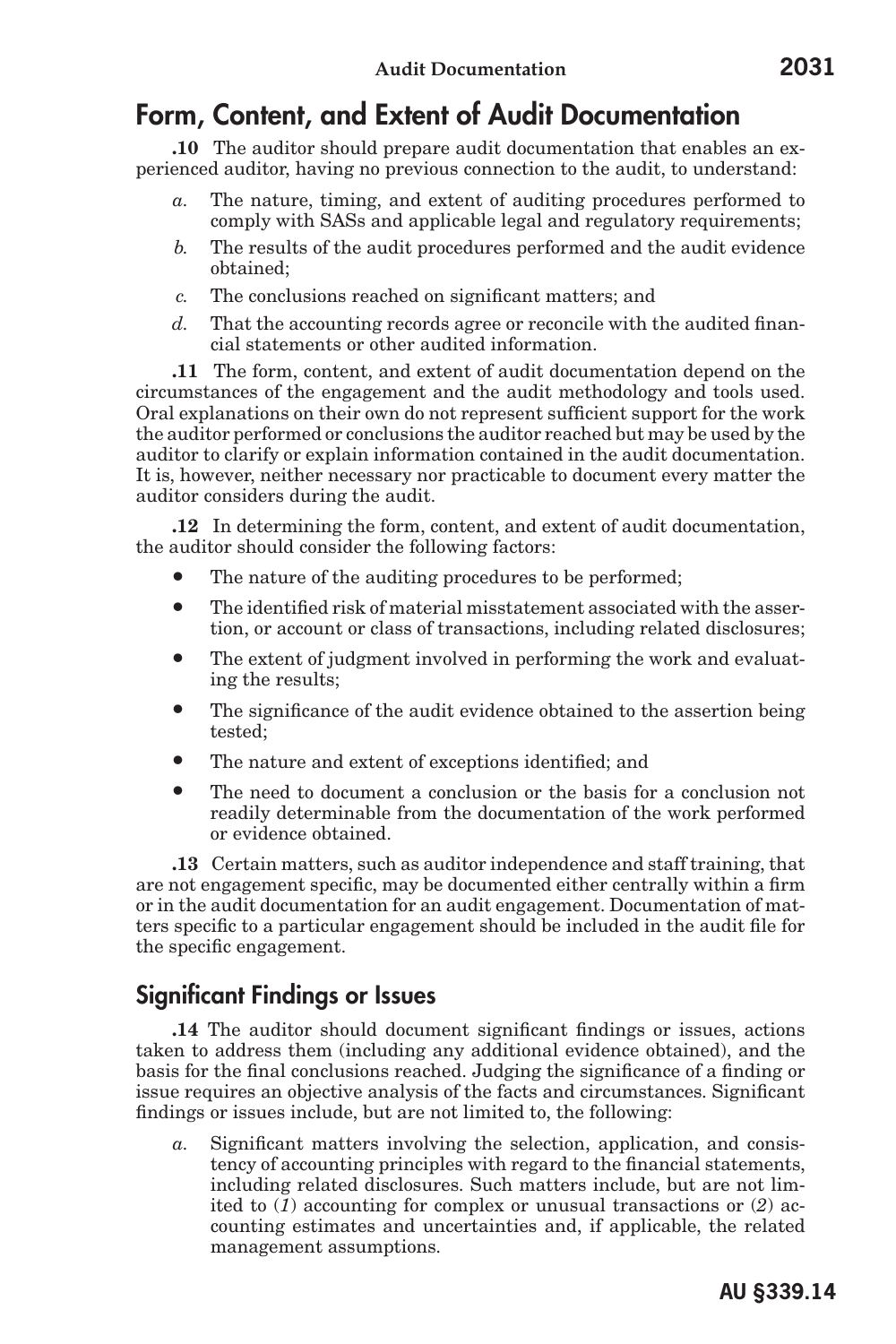#### **2032 The Standards of Field Work**

- *b.* Results of audit procedures indicating (*1*) that the financial information or disclosures could be materially misstated or (*2*) a need to revise the auditor's previous assessment of the risks of material misstatement and the auditor's responses to those risks.
- *c.* Circumstances that cause the auditor significant difficulty in applying auditing procedures the auditor considered necessary,<sup>4</sup> for example, the lack of responsiveness to confirmation or information requests, or the lack of original documents.
- *d.* Findings that could result in a modification of the auditor's report.
- *e.* Audit adjustments. For purposes of this section, an audit adjustment is a correction of a misstatement of the financial information that is identified by the auditor, whether or not recorded by management, that could, either individually or when aggregated with other misstatements, have a material effect on the company's financial information.

**.15** The auditor should document discussions of significant findings or issues with management and others on a timely basis, including responses. The audit documentation should include documentation of the significant findings or issues discussed, and when and with whom the discussions took place. It is not limited to documentation prepared by the auditor but may include other appropriate evidence, such as minutes of meetings prepared by the entity's personnel. Others with whom the auditor may discuss significant findings or issues include those charged with governance;<sup>5</sup> those responsible for the oversight of the financial reporting process; other personnel within the entity, for example, internal audit; and external parties, such as persons providing professional services to the entity.

**.16** If the auditor has identified information that contradicts or is inconsistent with the auditor's final conclusions regarding a significant finding or issue, the auditor should document how the auditor addressed the contradiction or inconsistency in forming the conclusion.

**.17** The documentation of how the auditor addressed the contradiction or inconsistency, however, does not imply that the auditor needs to retain documentation that is incorrect or superseded (except as required by paragraph .30). The documentation of the contradiction or inconsistency may include, but is not limited to, procedures performed in response to the information, and records documenting consultations on, or resolutions of, differences in professional judgment among members of the engagement team or between the engagement team and others consulted.

#### Identification of Preparer and Reviewer

**.18** In documenting the nature, timing, and extent of audit procedures performed, the auditor should record:

*a.* Who performed the audit work and the date such work was completed; and

<sup>4</sup> See paragraphs .34*b* and .39 of section 380, *The Auditor's Communication With Those Charged With Governance*, for guidance regarding communication with those charged with governance of any serious difficulties encountered in dealing with management related to the performance of the audit. [Footnote revised, February 2008, to reflect conforming changes necessary due to the effective date of Statement on Auditing Standards No. 114.]

<sup>&</sup>lt;sup>5</sup> The term *those charged with governance* means the person(s) with responsibility for overseeing the strategic direction of the entity and obligations related to the accountability of the entity. This includes overseeing the financial reporting and disclosure process. In some cases, those charged with governance are responsible for approving the financial statements (in other cases, management has this responsibility). For entities with a board of directors, this term encompasses the term *board of directors* or *audit committees* expressed elsewhere in the Statements on Auditing Standards.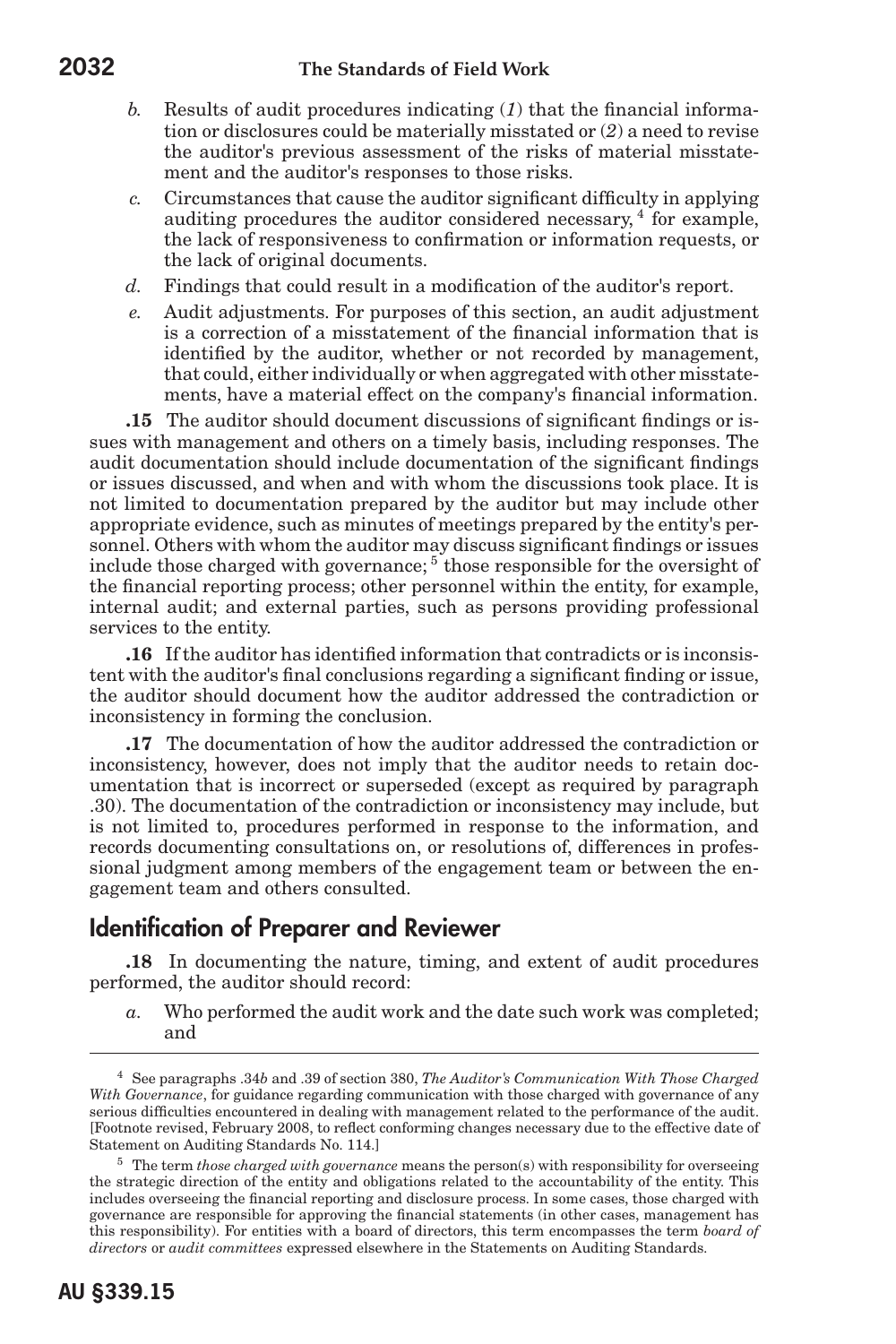*b.* Who reviewed specific audit documentation and the date of such review.

**.19** The requirement to document who reviewed the audit work performed does not imply a need for each specific working paper to include evidence of review. It should be clear from the audit documentation who reviewed specified elements of the audit work performed and when.

#### Documentation of Specific Items Tested

**.20** Audit documentation of procedures performed, including tests of operating effectiveness of controls and substantive tests of details that involve inspection of documents or confirmation should include the identifying characteristics of the specific items tested.

**.21** Recording the identifying characteristics serves a number of purposes. For example, it improves the ability of the auditor to supervise and review the work performed and thus demonstrates the accountability of the audit team for its work and facilitates the investigation of exceptions or inconsistencies. Identifying characteristics will vary with the nature of the audit procedure and the subject matter. For example:

- For a detailed test of entity-generated purchase orders, the auditor may identify the documents selected for testing by their dates and unique purchase order numbers.
- For a procedure requiring selection or review of all items over a specific amount from a given population, the auditor may record the scope of the procedure and identify the population (for example, all journal entries over \$25,000 from the journal register).
- For a procedure requiring inquiries of specific entity personnel, the auditor may record the dates of the inquiries, the names and job designations of the entity personnel, and the inquiry made.
- For an observation procedure, the auditor may record the process or subject matter being observed, the relevant individuals, their respective responsibilities, and where and when the observation was carried out.
- For a procedure requiring systematic sampling from a population of documents, the auditor may identify the documents selected by recording their source, the starting point, and the sampling interval (for example, a systematic sample of shipping reports was selected from the shipping log for the period from X to Y, starting with report number 14564 and selecting every 250th report from that point).

### Documentation of Departures From Statements on Auditing Standards

**.22** As required by paragraph .04 of section 150, *Generally Accepted Auditing Standards*, as amended, when, in rare circumstances, the auditor departs from a presumptively mandatory requirement, the auditor must document in the working papers his or her justification for the departure and how the alternative procedures performed in the circumstances were sufficient to achieve the objectives of the presumptively mandatory requirement.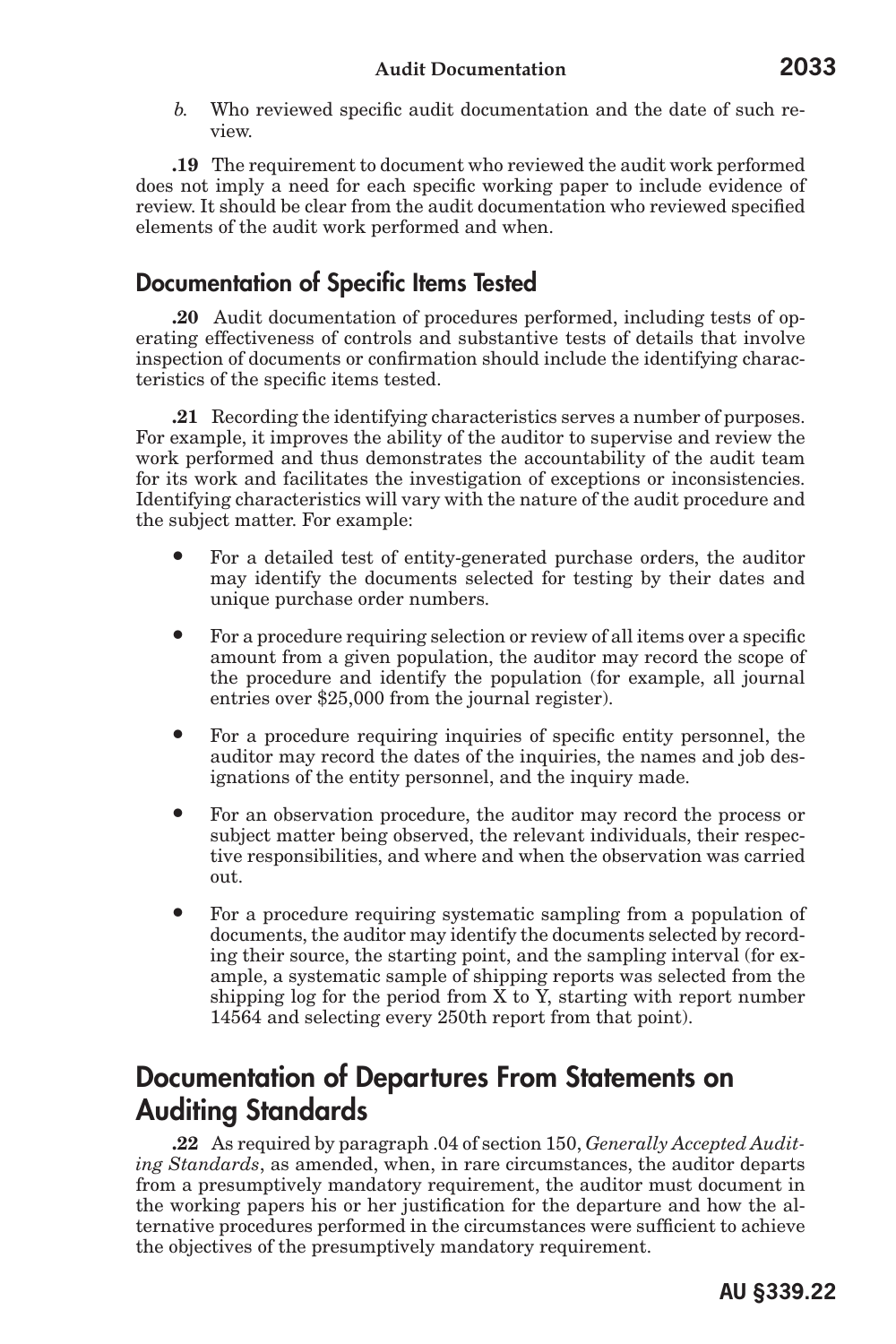### Revisions to Audit Documentation After the Date of the Auditor's Report

**.23** The auditor's report should not be dated earlier than the date on which the auditor has obtained sufficient appropriate audit evidence to support the opinion. Among other things, sufficient appropriate audit evidence includes evidence that the audit documentation has been reviewed and that the entity's financial statements, including disclosures, have been prepared and that management has asserted that it has taken responsibility for them. This will ordinarily result in a report date that is close to the date the auditor grants the entity permission to use the auditor's report in connection with the financial statements (report release date).<sup>6</sup> Delays in releasing the report may require the auditor to perform additional procedures to comply with the requirements of section 560, *Subsequent Events*, as amended.

#### Documentation of New Information

**.24** If, as a result of consideration of the procedures performed and the evidence obtained, the auditor concludes that procedures considered necessary at the time of the audit in the circumstances then existing were omitted from the audit of the financial information, the auditor should follow the guidance in section 390, *Consideration of Omitted Procedures After the Report Date*. The audit documentation supporting the auditor's compliance with section 390 should be prepared in accordance with the requirements in this section.

**.25** If the auditor subsequently becomes aware of information relating to financial information previously reported on by him or her, but that was not known to him or her at the date of the report, the auditor should follow the guidance in section 561, *Subsequent Discovery of Facts Existing at the Date of the Auditor's Report*, as amended.

**.26** In the circumstances described in paragraphs .24–.25, the auditor should make the changes necessary to reflect either the performance of the new audit procedure or the new conclusion reached, including:

- When and by whom such changes were made and (where applicable) reviewed;
- The specific reasons for the changes; and
- The effect, if any, of the changes on the auditor's conclusions.

#### Changes Resulting From the Process of Assembling and Completing the Audit File

**.27** The auditor should complete the assembly of the final audit file on a timely basis, but within 60 days following the report release date (documentation completion date). Statutes, regulations, or the audit firm's quality control policies may specify a shorter period of time in which this assembly process should be completed.

<sup>6</sup> In many cases, the report release date will be the date the auditor delivers the audit report to the entity.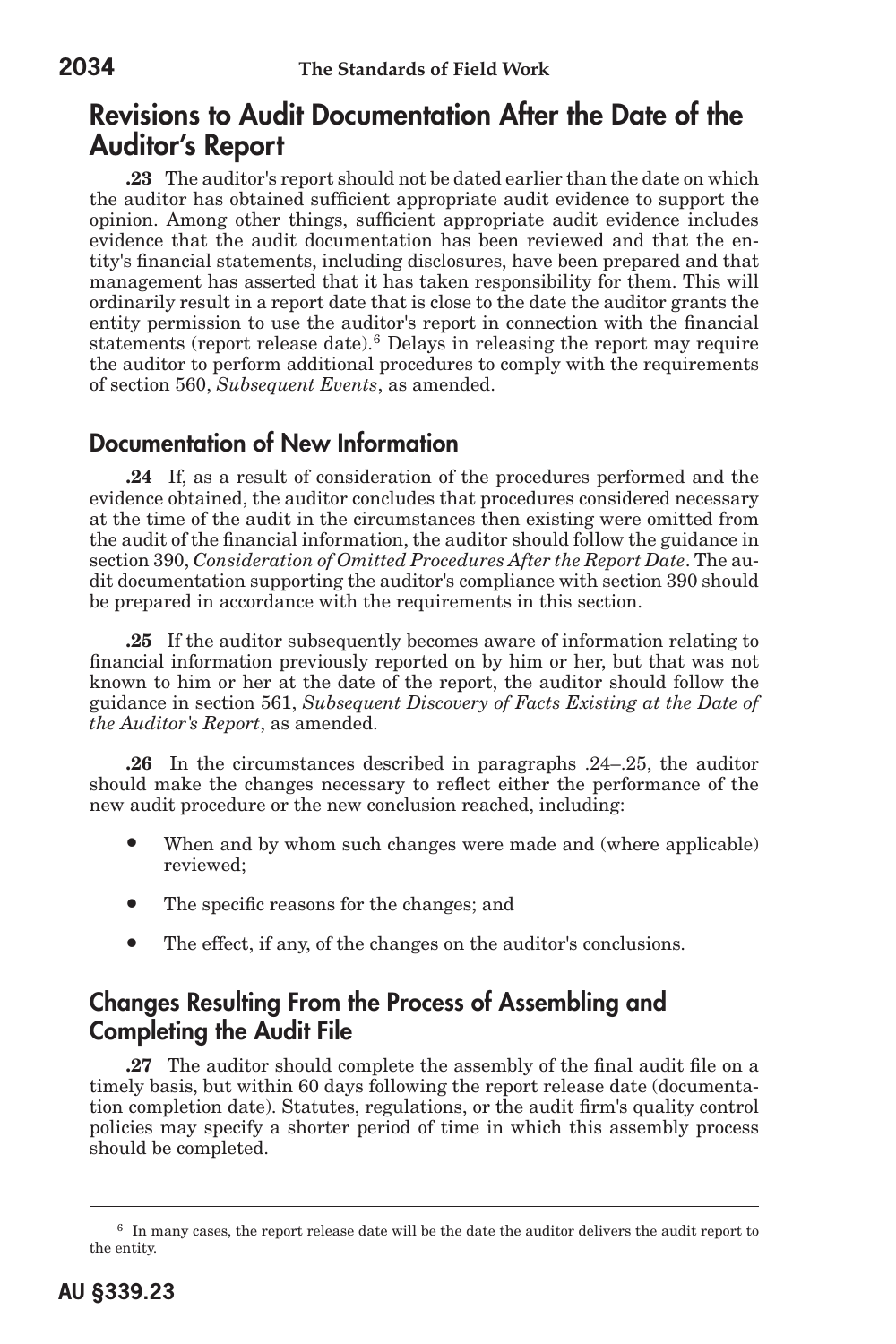**.28** At anytime prior to the documentation completion date, the auditor may make changes to the audit documentation to:

- *a.* Complete the documentation and assembly of audit evidence that the auditor has obtained, discussed, and agreed with relevant members of the audit team prior to the date of the auditor's report;
- *b.* Perform routine file-assembling procedures such as deleting or discarding superseded documentation and sorting, collating, and crossreferencing final working papers;
- *c.* Sign off on file completion checklists prior to completing and archiving the audit file; and
- *d.* Add information received after the date of the auditor's report, for example, an original confirmation that was previously faxed.
- **.29** The report release date should be recorded in the audit documentation.

#### Changes After the Documentation Completion Date

**.30** After the documentation completion date, the auditor must not delete or discard audit documentation before the end of the specified retention period, as discussed in paragraph .32. When the auditor finds it necessary to make an addition (including amendments) to audit documentation after the documentation completion date, the auditor should document the addition in accordance with paragraph .26.

### Ownership and Confidentiality of Audit Documentation

**.31** Audit documentation is the property of the auditor, and some states recognize this right of ownership in their statutes. The auditor may make available to the entity at the auditor's discretion copies of the audit documentation, provided such disclosure does not undermine the independence or the validity of the audit process.

**.32** The auditor should adopt reasonable procedures to retain and access audit documentation for a period of time sufficient to meet the needs of his or her practice and to satisfy any applicable legal or regulatory requirements for records retention. Such retention period, however, should not be shorter than five years from the report release date. Statutes, regulations, or the audit firm's quality control policies may specify a longer retention period.

**.33** The auditor has an ethical and, in some situations, a legal obligation to maintain the confidentiality of client information. <sup>7</sup> Because audit documentation often contains confidential client information, the auditor should adopt reasonable procedures to maintain the confidentiality of that information.

**.34** Whether audit documentation is in paper, electronic, or other media, the integrity, accessibility, and retrievability of the underlying data may be compromised if the documentation could be altered, added to, or deleted without the auditor's knowledge, or could be permanently lost or damaged. Accordingly, the auditor should apply appropriate and reasonable controls for audit documentation to:

*a.* Clearly determine when and by whom audit documentation was created, changed, or reviewed;

<sup>7</sup> Also, see Rule 301, *Confidential Client Information*.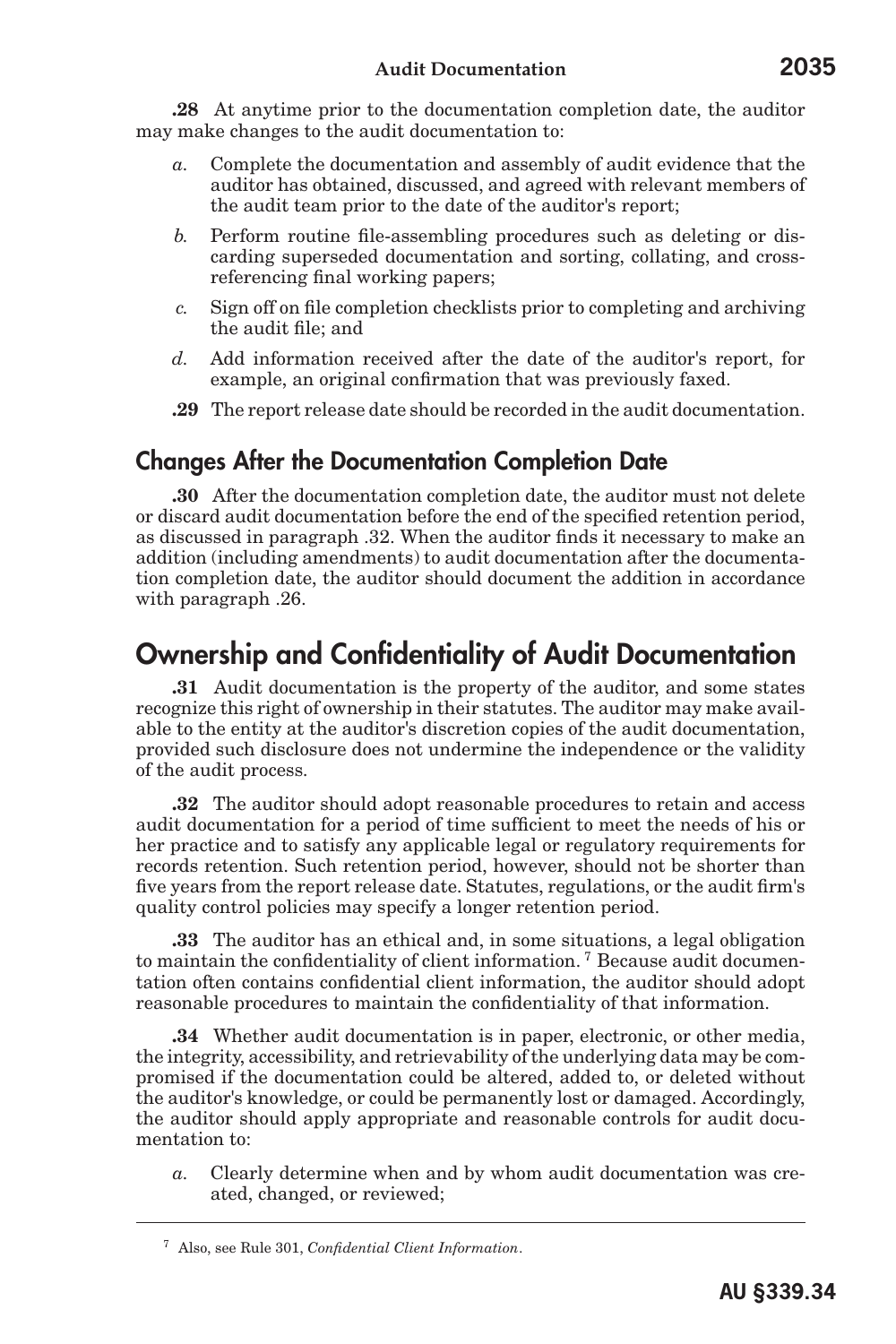- *b.* Protect the integrity of the information at all stages of the audit, especially when the information is shared within the audit team or transmitted to other parties via electronic means;
- *c.* Prevent unauthorized changes to the documentation; and
- *d.* Allow access to the documentation by the audit team and other authorized parties as necessary to properly discharge their responsibilities.

## Effective Date

**.35** This section is effective for audits of financial statements for periods ending on or after December 15, 2006. Earlier application is permitted.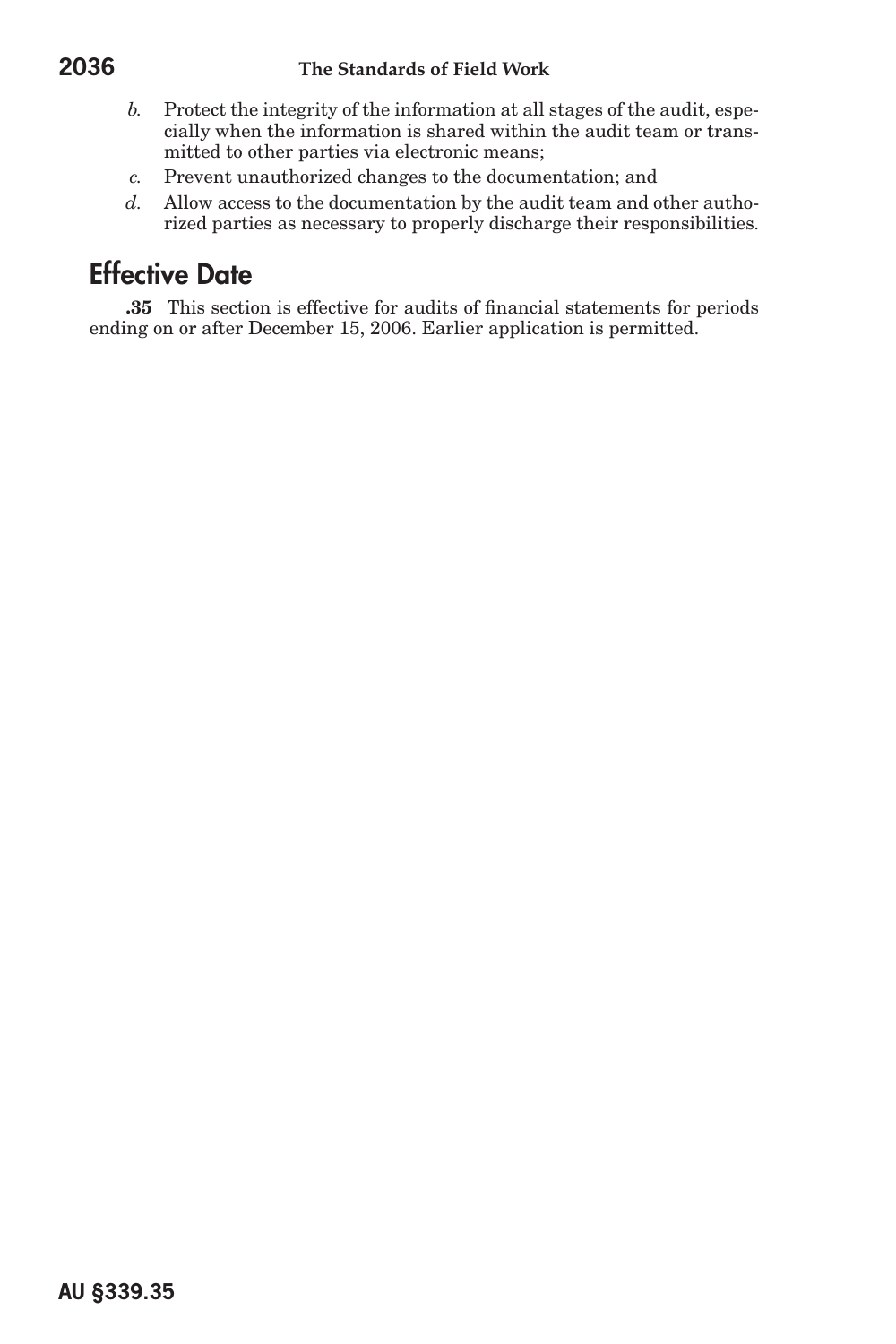**.36**

# Appendix A

### Audit Documentation Requirements in Other Statements on Auditing Standards

- A1. Documentation requirements are included in other Statements on Auditing Standards (SASs). This section does not change the requirements in:
	- *a.* Paragraph .05*d* of section 337, *Inquiry of a Client's Lawyer Concerning Litigation, Claims, and Assessments*, to document in either the audit inquiry letter or a separate letter to the client's lawyer that the client has assured the auditor that the letter has disclosed all unasserted claims that the lawyer has advised the client are probable of assertion and must be disclosed in accordance with Financial Accounting Standards Board *Accounting Standards Codification* 450, *Contingencies*. Also, this section does not change the requirement in paragraph .10 of section 337 to document the conclusions reached as a result of responses obtained in a conference relating to matters covered by the audit inquiry letter.
	- *b.* Paragraph .08 of section 311, *Planning and Supervision*, to establish an understanding with the client regarding the services to be performed for each engagement and to document the understanding through a written communication with the client.
	- *c.* Paragraph .19 of section 311 to develop an audit plan in which the auditor documents the audit procedures to be used that, when performed, are expected to reduce audit risk to an acceptably low level. Paragraph .21 of section 311 requires the auditor to document changes to the original audit plan.
	- *d.* Paragraph .69 of section 312, *Audit Risk and Materiality in Conducting an Audit*, to document (*a*) the levels of materiality and tolerable misstatement, including any changes thereto, used in the audit and the basis on which those levels were determined; (*b*) a summary of uncorrected misstatements, other than those that are trivial, related to known and likely misstatements; (*c*) the auditor's conclusion as to whether uncorrected misstatements, individually or in aggregate, do or do not cause the financial statements to be materially misstated, and the basis for that conclusion; and (*d*) all known and likely misstatements identified by the auditor during the audit, other than those that are trivial, that have been corrected by management.
	- *e.* Paragraph .70 of section 312 to document uncorrected misstatements in a manner that allows the auditor to (*a*) separately consider the effects of known and likely misstatements, including uncorrected misstatements identified in prior periods; (*b*) consider the aggregate effect of misstatements on the financial statements; and (*c*) consider the qualitative factors that are relevant to the auditor's consideration whether misstatements are material.
	- *f.* Paragraph .122 of section 314, *Understanding the Entity and its Environment and Assessing the Risks of Material Misstatement*,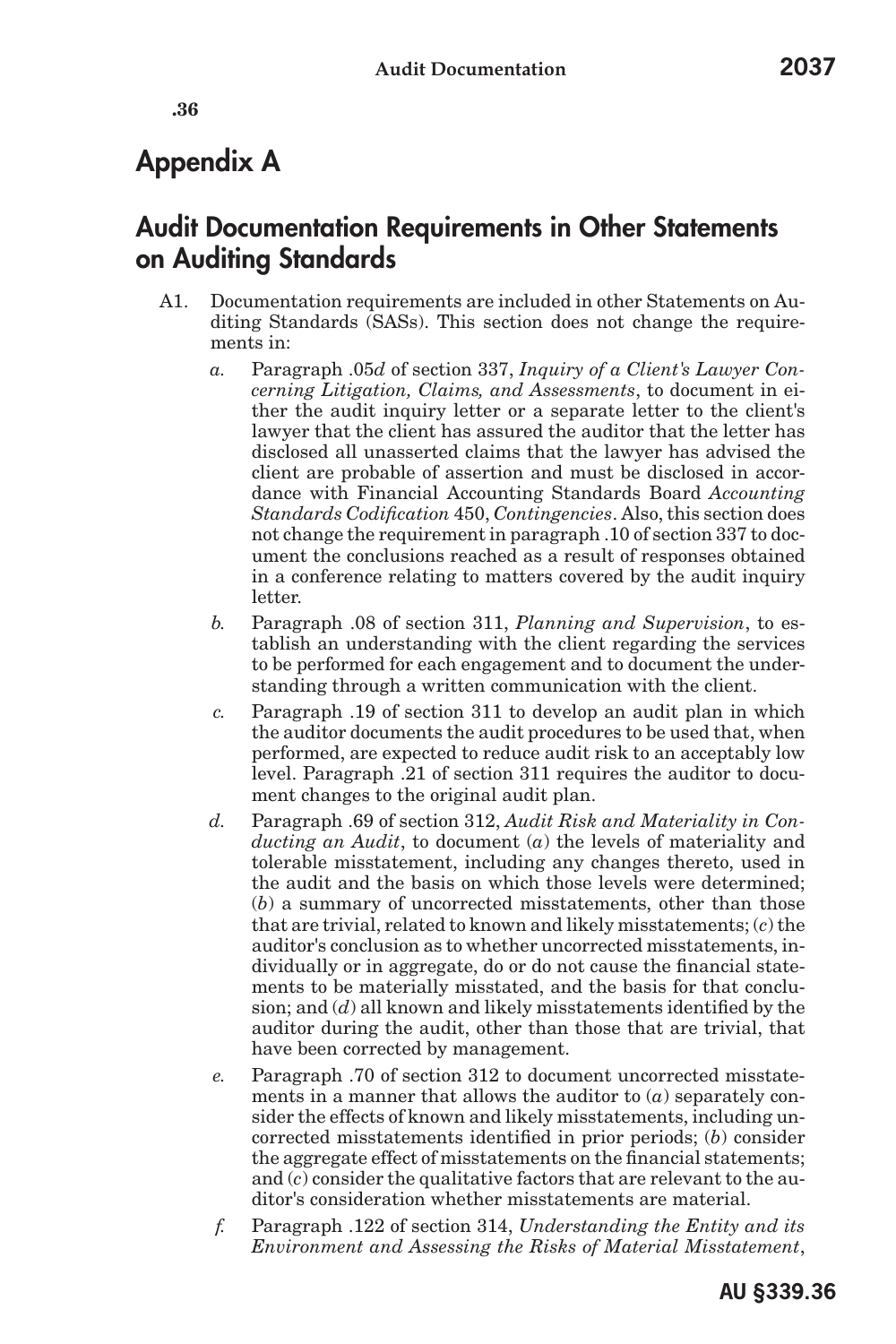#### **2038 The Standards of Field Work**

to document (*a*) the discussion among the audit team regarding the susceptibility of the entity's financial statements to material misstatement due to error or fraud, including how and when the discussion occurred, the subject matter discussed, the audit team members who participated, and significant decisions reached concerning planned responses at the financial statement and relevant assertion levels; (*b*) key elements of the understanding obtained regarding each of the aspects of the entity and its environment identified in paragraph .21, including each of the components of internal control identified in paragraph .41, that assess the risks of material misstatement of the financial statements; the sources of information from which the understanding was obtained; and the risk assessment procedures; (*c*) the assessment of the risks of material misstatement both at the financial statement level and at the relevant assertion level as required by paragraph .102 and the basis for the assessment; and (*d*) the risks identified and related controls evaluated as a result of the requirements in paragraphs .110 and .117.

- *g.* Paragraph .77 of section 318, *Performing Audit Procedures in Response to Assessed Risks and Evaluating the Audit Evidence Obtained*, to document (*a*) the overall responses to address the assessed risks of misstatement at the financial statement level; (*b*) the nature, timing, and extent of the further audit procedures; (*c*) the linkage of those procedures with the assessed risks at the relevant assertion level; (*d*) the results of the audit procedures; and (*e*) the conclusions reached with regard to the use in the current audit of audit evidence about the operating effectiveness of controls that was obtained in a prior audit.
- *h.* Paragraph .02 of section 534, *Reporting on Financial Statements Prepared for Use in Other Countries*, to obtain written representations from management regarding the purpose and uses of financial statements prepared in conformity with the accounting principles of another country.
- *i.* Paragraph .17 of section 317, *Illegal Acts by Clients*, to document oral communications to the audit committee or others with equivalent authority and responsibility regarding illegal acts that come to the auditor's attention.
- *j.* Paragraph .22 of section 329, *Analytical Procedures*, to document (*a*) the expectation, where that expectation is not otherwise readily determinable from the documentation of the work performed, and factors considered in its development; (*b*) the results of the comparison of the expectation to the recorded amounts or ratios developed from recorded amounts; and (*c*) any additional auditing procedures performed in response to significant unexpected differences arising from the analytical procedure and the results of such additional procedures.
- *k.* Paragraph .71 of section 508, *Reports on Audited Financial Statements*, for the predecessor auditor to obtain representation letters from management of the former client and from the successor auditor before reissuing (or consenting to the reissue of) a report previously issued on the financial statements of a prior period.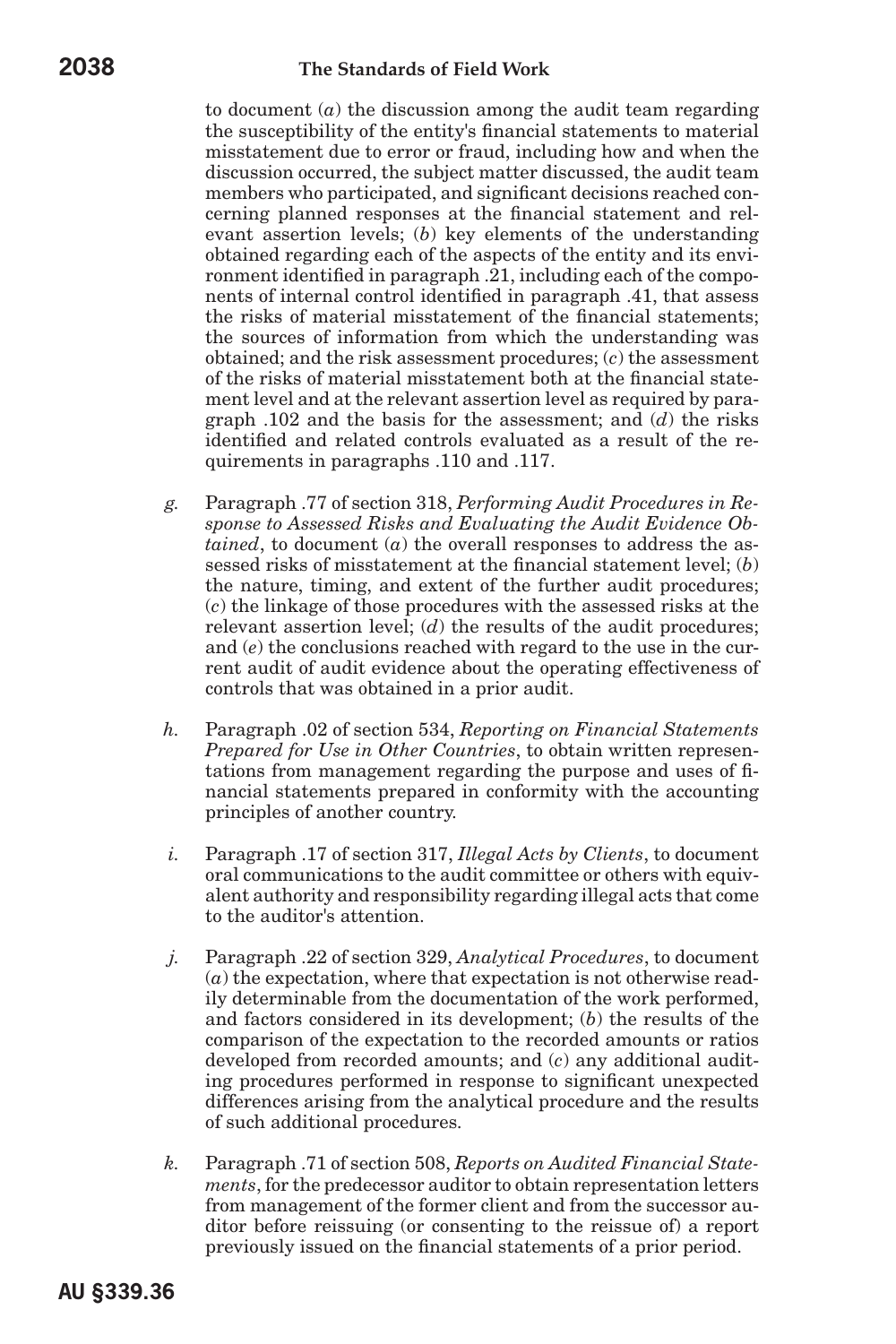- *l.* Paragraph .18 of section 341, *The Auditor's Consideration of an Entity's Ability to Continue as a Going Concern*, to document (*a*) the conditions or events that led him or her to believe that there is substantial doubt about the entity's ability to continue as a going concern; (*b*) the work performed in connection with the auditor's evaluation of management's plans; (*c*) the auditor's conclusion as to whether substantial doubt about the entity's ability to continue as a going concern for a reasonable period of time remains or is alleviated; and (*d*) the consideration and effect of that conclusion on the financial statements, disclosures, and the audit report.
- *m.* Paragraph .64 of section 380, *The Auditor's Communication With Those Charged With Governance*, to document any matters that have been communicated orally. When matters have been communicated in writing, the auditor should retain a copy of the communication.
- *n.* Paragraph .29 of section 330, *The Confirmation Process*, to document oral confirmations. Also, when the auditor has not requested confirmations in the examination of accounts receivable, this section does not change the requirement in paragraph .35 of section 330 to document how the auditor overcame this presumption.
- *o.* Paragraphs .39–.42 of section 801, *Compliance Audits*, to document (*a*) the risk assessment procedures performed, including those related to gaining an understanding of internal control over compliance; (*b*) the auditor's responses to the assessed risks of material noncompliance, the procedures performed to test compliance with the applicable compliance requirements, and the results of those procedures, including any tests of controls over compliance; (*c*) materiality levels and the basis on which they were determined; and (*d*) how the auditor complied with the specific governmental audit requirements that are supplementary to GAAS and *Government Auditing Standards*.
- *p.* Section 333, *Management Representations*, to obtain written representations from management.
- *q.* Section 316, *Consideration of Fraud in a Financial Statement Audit*, to document (*a*) the discussion among engagement personnel in planning the audit regarding the susceptibility of the entity's financial statements to material misstatement due to fraud, including how and when the discussion occurred, the audit team members who participated, and the subject matter discussed; (*b*) the procedures performed to obtain information necessary to identify and assess the risks of material misstatement due to fraud; (*c*) specific risks of material misstatement due to fraud that were identified and a description of the auditor's response to those risks; (*d*) if the auditor has not identified in a particular circumstance improper revenue recognition as a risk of material misstatement due to fraud, the reasons supporting the auditor's conclusion; (*e*) the results of the procedures performed to further address the risk of management override of controls; (*f*) other conditions and analytical relationships that caused the auditor to believe that additional auditing procedures or other responses were required and any further responses the auditor concluded were appropriate to address such risks or other conditions; and (*g*) the nature of the communications about fraud made to management, the audit committee, and others.